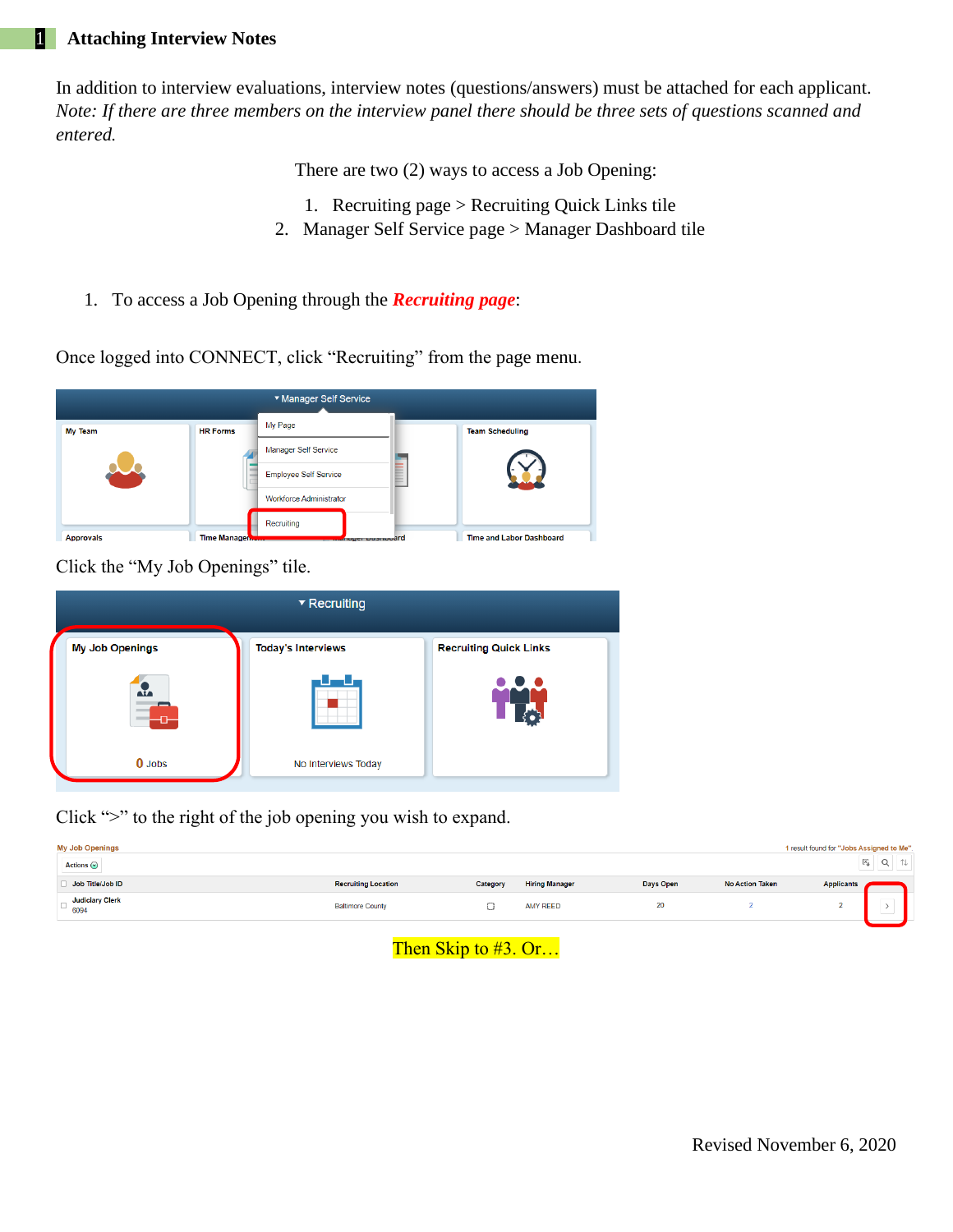# 2 **Attaching Interview Notes**

2. To access a Job Opening through the *Manager Self Service page*:

Once logged into CONNECT, click "Manager Self Service" from the page menu.

|                  |                        | ▼ Manager Self Service         |                          |
|------------------|------------------------|--------------------------------|--------------------------|
| <b>My Team</b>   | <b>HR Forms</b>        | My Page                        | <b>Team Scheduling</b>   |
|                  |                        | Manager Self Service           |                          |
|                  |                        | <b>Employee Self Service</b>   |                          |
|                  |                        | <b>Workforce Administrator</b> |                          |
|                  |                        | Recruiting                     |                          |
| <b>Approvals</b> | <b>Time Management</b> | manager Dasmoodrd              | Time and Labor Dashboard |

Click the "Manager Dashboard" tile.



Click the Job ID hyperlink from the "My Open Jobs" pagelet.

| <b>Rain</b> My Open Jobs |            |                                      |              |                             |  |  |  |  |  |  |
|--------------------------|------------|--------------------------------------|--------------|-----------------------------|--|--|--|--|--|--|
|                          |            | Personalize   View All   2<br>1 of 1 |              |                             |  |  |  |  |  |  |
|                          | <b>Job</b> | <b>Job Title</b>                     | Days<br>Open | Routed<br><b>Applicants</b> |  |  |  |  |  |  |
|                          | 6094       | <b>Judiciary Clerk</b>               | 20           |                             |  |  |  |  |  |  |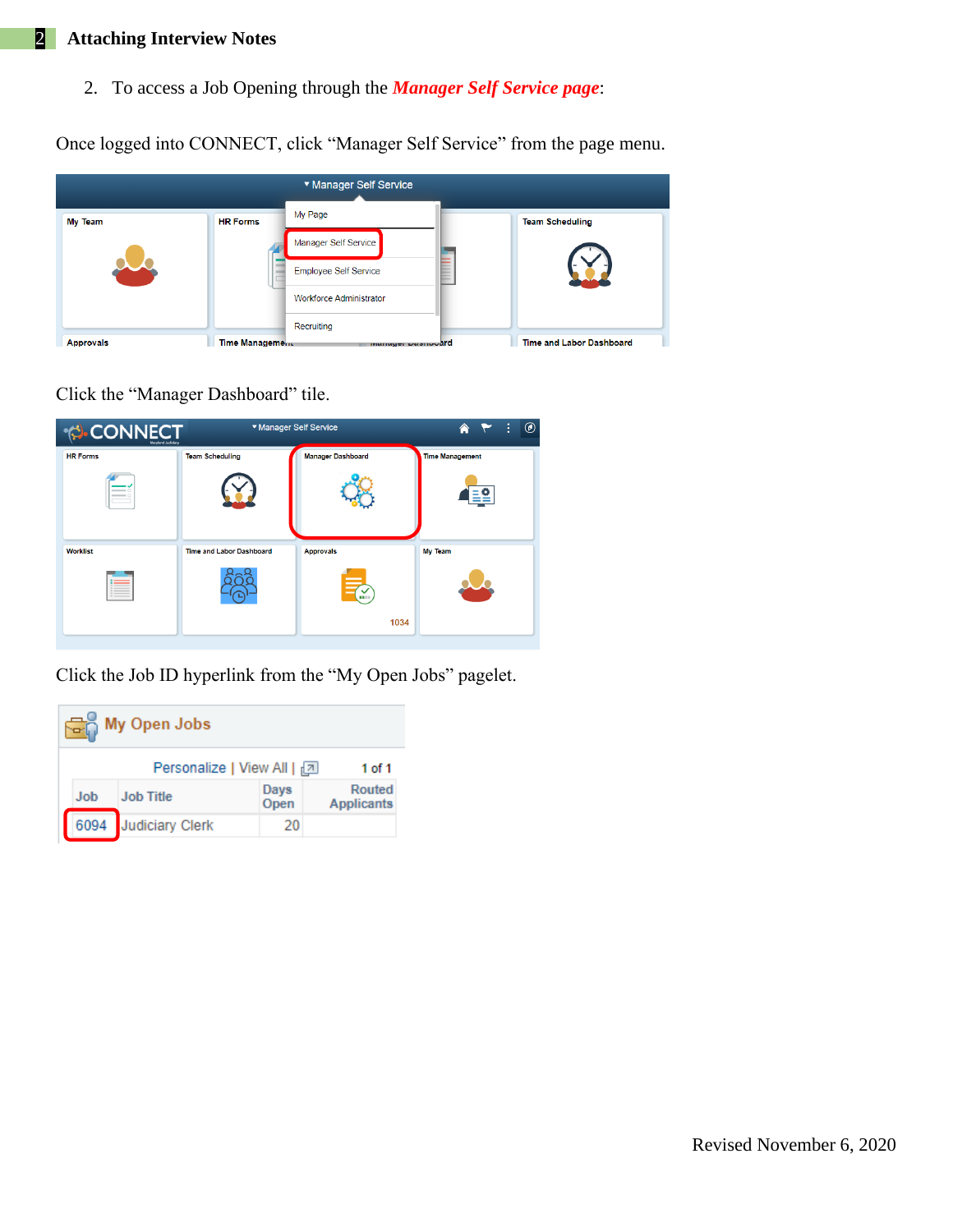3. On the "Manage Job Opening" page, click the "Interview" icon next to the appropriate applicants' name to open the "Interview Schedule".

## Manage Job Opening

| ← Return   ◆ Recruiting Home   ● Search Job Openings   ◆ Frevious   ↓ FlNext   ■ Create New   四 Clone   ◆ Refresh   ↓ Redd Note   ■ hterviews   ■ No Category   >><br>Personalize                                                                      |                               |  |                                           |                     |             |                    |                    |                          |                     |                |                       |
|--------------------------------------------------------------------------------------------------------------------------------------------------------------------------------------------------------------------------------------------------------|-------------------------------|--|-------------------------------------------|---------------------|-------------|--------------------|--------------------|--------------------------|---------------------|----------------|-----------------------|
| Job Opening ID 2322<br>Status 010 Open<br>Job Posting Title Courtroom Clerk<br><b>Business Unit MDJUD (Maryland Judiciary)</b><br>Job Code 2429 (Courtroom Clerk)<br>Department 0465110 (DC 65- Courtroom)<br>Position Number 001087 (Courtroom Clerk) |                               |  |                                           |                     |             |                    |                    |                          |                     |                |                       |
| Applicant Screening<br><b>Activity &amp; Attachments</b><br>Applicant Search<br><b>Details</b><br><b>Applicants</b>                                                                                                                                    |                               |  |                                           |                     |             |                    |                    |                          |                     |                |                       |
|                                                                                                                                                                                                                                                        | All<br>Screen<br>(187)<br>(0) |  | Route<br><b>Interview</b><br>(153)<br>(6) |                     |             | Offer<br>(0)       | Hire<br>(0)        | <b>Not Select</b><br>(0) |                     | Reject<br>(28) |                       |
| Applicants (?)                                                                                                                                                                                                                                         |                               |  |                                           |                     |             |                    |                    |                          | Find   View All   2 |                | First 1-6 of 6 D Last |
| Select                                                                                                                                                                                                                                                 | <b>Applicant Name</b>         |  | <b>First Name</b>                         | <b>Applicant ID</b> | <b>Type</b> | <b>Disposition</b> | <b>Application</b> | Resume                   | Interview           | Print          |                       |
|                                                                                                                                                                                                                                                        |                               |  |                                           | 18653               | External    | Interview          | П                  | Ë                        | T)                  | 5              | Other Actions         |

4. Click on the "Final Recommendation" drop down arrow to select the appropriate choice. For the applicant you want to Hire, select "Make Offer". All others can be left in "Interview" status.

| Save                       | <b>C</b> Return                                            |                                                                                      |                 |                  |                                               |           |                              |                             | Personalize |
|----------------------------|------------------------------------------------------------|--------------------------------------------------------------------------------------|-----------------|------------------|-----------------------------------------------|-----------|------------------------------|-----------------------------|-------------|
|                            | <b>Applicant Name</b><br>Job Posting Title Courtroom Clerk | Business Unit MDJUD (Maryland Judiciary)<br>Position Number 001087 (Courtroom Clerk) |                 |                  |                                               |           |                              |                             |             |
|                            | <b>Interview Summary</b> ?                                 |                                                                                      |                 |                  |                                               |           |                              |                             |             |
| Select                     | Date                                                       | <b>Start Time</b>                                                                    | <b>End Time</b> | <b>Time Zone</b> | Location                                      | Submitted | <b>Status</b>                | <b>Final Recommendation</b> |             |
| $\ddot{\mathbf{o}}$        | 03/16/2017                                                 | 8:15AM                                                                               | 9:00AM          | <b>EST</b>       | 8552 Second Avenue<br>Silver Spring, MD 20910 | √         | Scheduled                    | 005 Interview               | Ó           |
| <b>Interview Details</b> ? |                                                            |                                                                                      |                 |                  |                                               |           |                              |                             |             |
|                            |                                                            | Date 03/16/2017                                                                      |                 |                  |                                               |           | O<br>Edit Interview Schedule |                             |             |
|                            |                                                            | Start Time 8:15AM EST                                                                |                 |                  |                                               |           |                              |                             |             |
|                            |                                                            | End Time 9:00AM EST                                                                  |                 |                  |                                               |           |                              |                             |             |
|                            |                                                            | Location 8552 Second Avenue Silver Spring, MD 20910                                  |                 |                  |                                               |           |                              |                             |             |
|                            |                                                            | Submitted Yes                                                                        |                 |                  |                                               |           |                              |                             |             |
|                            |                                                            | <b>Status</b> Scheduled                                                              |                 |                  |                                               |           |                              |                             |             |
|                            | Final Recommendation (?)                                   |                                                                                      |                 |                  |                                               |           |                              |                             |             |
|                            | Final Recommendation 005 Interview                         |                                                                                      |                 |                  |                                               |           |                              |                             |             |
|                            | Reason                                                     |                                                                                      |                 | $\mathbf{v}$     |                                               |           |                              |                             |             |
|                            |                                                            |                                                                                      |                 |                  |                                               |           |                              |                             |             |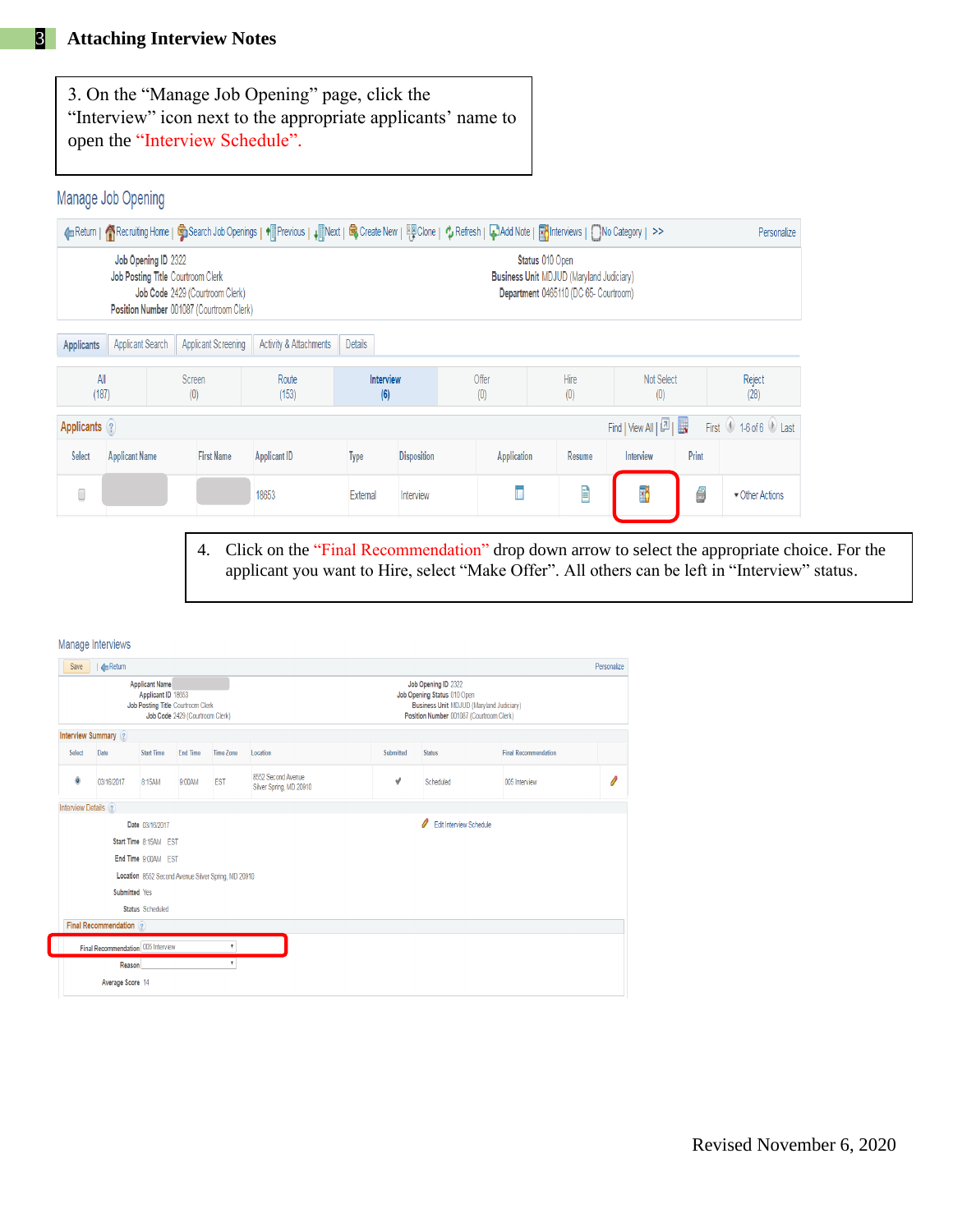Final Recommendation 005 Interview

No notes have been added to this Interview.

**Interview Materials** 

Add Note

Notes<sub>2</sub>

Reason Average Score 14

|                       | To Attach Interview Notes:                                                                                                                                                                                                                                               |                         |                 |                                                     |                                               |           |                         |                             |             |  |  |  |  |
|-----------------------|--------------------------------------------------------------------------------------------------------------------------------------------------------------------------------------------------------------------------------------------------------------------------|-------------------------|-----------------|-----------------------------------------------------|-----------------------------------------------|-----------|-------------------------|-----------------------------|-------------|--|--|--|--|
| 4 <sup>1</sup><br>5.  | Click on "Edit Interview Schedule"<br>Scroll down to the "Interview Materials" section and click "Add Attachment"                                                                                                                                                        |                         |                 |                                                     |                                               |           |                         |                             |             |  |  |  |  |
|                       | Manage Interviews                                                                                                                                                                                                                                                        |                         |                 |                                                     |                                               |           |                         |                             |             |  |  |  |  |
| Save                  | Return                                                                                                                                                                                                                                                                   |                         |                 |                                                     |                                               |           |                         |                             | Personalize |  |  |  |  |
|                       | <b>Applicant Name</b><br>Job Opening ID 2322<br>Applicant ID 18653<br>Job Opening Status 010 Open<br>Job Posting Title Courtroom Clerk<br><b>Business Unit MDJUD (Maryland Judiciary)</b><br>Position Number 001087 (Courtroom Clerk)<br>Job Code 2429 (Courtroom Clerk) |                         |                 |                                                     |                                               |           |                         |                             |             |  |  |  |  |
|                       | <b>Interview Summary</b> ?                                                                                                                                                                                                                                               |                         |                 |                                                     |                                               |           |                         |                             |             |  |  |  |  |
| Select                | Date                                                                                                                                                                                                                                                                     | <b>Start Time</b>       | <b>End Time</b> | Time Zone                                           | Location                                      | Submitted | <b>Status</b>           | <b>Final Recommendation</b> |             |  |  |  |  |
| $\ddot{\mathbf{o}}$   | 03/16/2017                                                                                                                                                                                                                                                               | 8:15AM                  | 9:00AM          | <b>EST</b>                                          | 8552 Second Avenue<br>Silver Spring, MD 20910 | √         | Scheduled               | 005 Interview               | O           |  |  |  |  |
| Interview Details (?) |                                                                                                                                                                                                                                                                          |                         |                 |                                                     |                                               |           |                         |                             |             |  |  |  |  |
|                       |                                                                                                                                                                                                                                                                          | Date 03/16/2017         |                 |                                                     |                                               |           | Edit Interview Schedule |                             |             |  |  |  |  |
|                       |                                                                                                                                                                                                                                                                          | Start Time 8:15AM EST   |                 |                                                     |                                               |           |                         |                             |             |  |  |  |  |
|                       |                                                                                                                                                                                                                                                                          | End Time 9:00AM EST     |                 |                                                     |                                               |           |                         |                             |             |  |  |  |  |
|                       |                                                                                                                                                                                                                                                                          |                         |                 | Location 8552 Second Avenue Silver Spring, MD 20910 |                                               |           |                         |                             |             |  |  |  |  |
|                       | Submitted Yes                                                                                                                                                                                                                                                            |                         |                 |                                                     |                                               |           |                         |                             |             |  |  |  |  |
|                       |                                                                                                                                                                                                                                                                          | <b>Status</b> Scheduled |                 |                                                     |                                               |           |                         |                             |             |  |  |  |  |
|                       | Final Recommendation ?                                                                                                                                                                                                                                                   |                         |                 |                                                     |                                               |           |                         |                             |             |  |  |  |  |

Attachment ?

No Attachments have been added to this Interview.

Add Attachment

Load Job Opening Attachment

 $\overline{\mathbf{v}}$ 

 $\overline{\mathbf{v}}$ 

Load Job Opening Notes

| Revised November 6, 2020 |  |  |
|--------------------------|--|--|
|--------------------------|--|--|